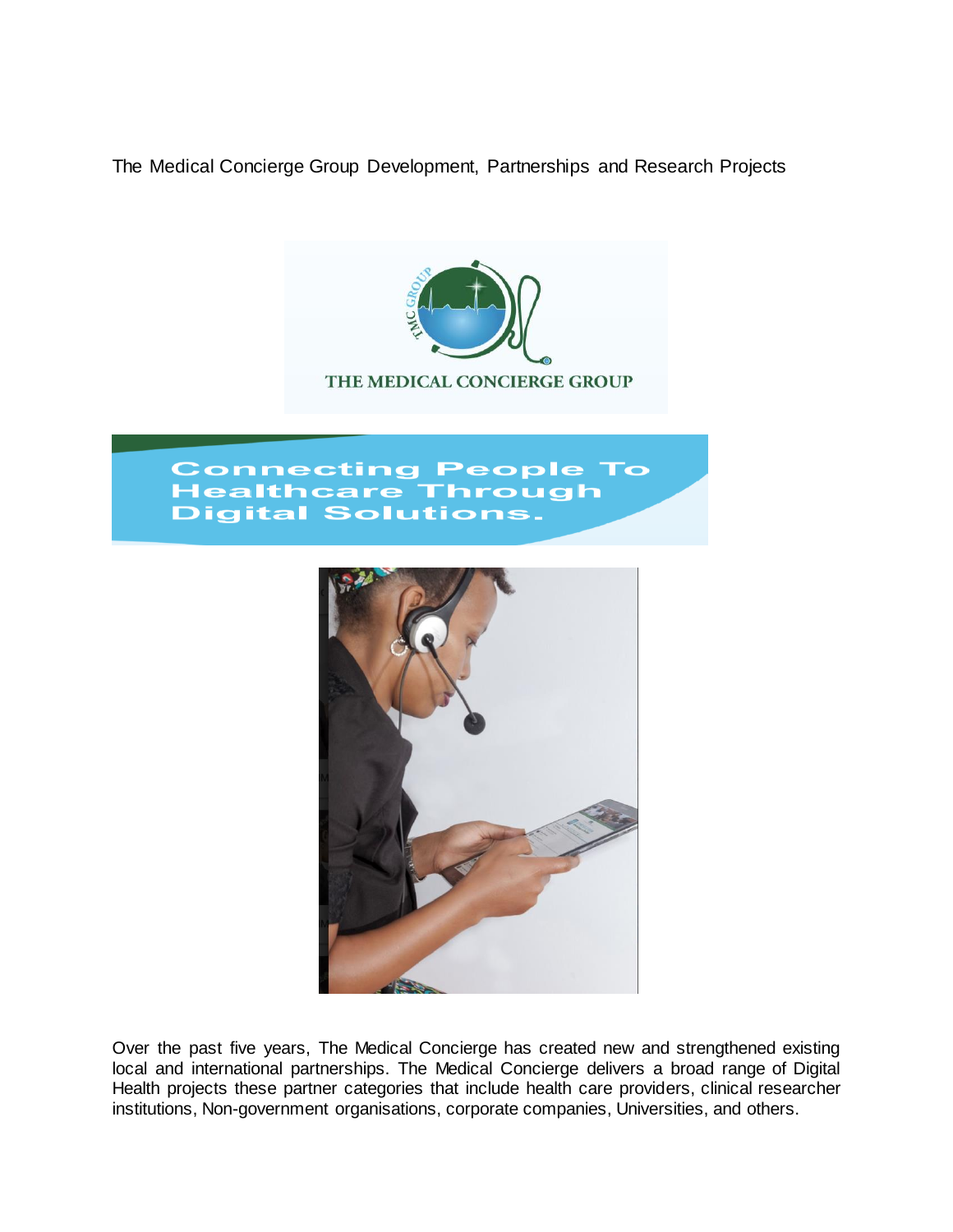Through these partnerships, TMCG makes access to healthcare possible to numerous targeted beneficiaries through the digital health platforms and services. The team has also been able to write a number of abstracts, attending conferences and take part in research.

Projects like the HIV/Health in Workplaces Activity Project – HIWA, SMS Maama Mother Reminder, mCRAG Randomized Controlled Trial, MeGa-POC project and Faster to Zero Project U-report Uganda have been some of the company's key areas of projection which have led to greater partnerships.



Men at gaming centres - Point of Care (Mega-Poc) is an Institutional Review Board (IRB) approved prospective, crosssectional cohort of men attending gaming and betting centers in Kampala. The study involves identification of men found at gaming and betting centers and notifying them of the availability of HIV and syphilis testing at a nearby temporary shelter by the study team. All men are given

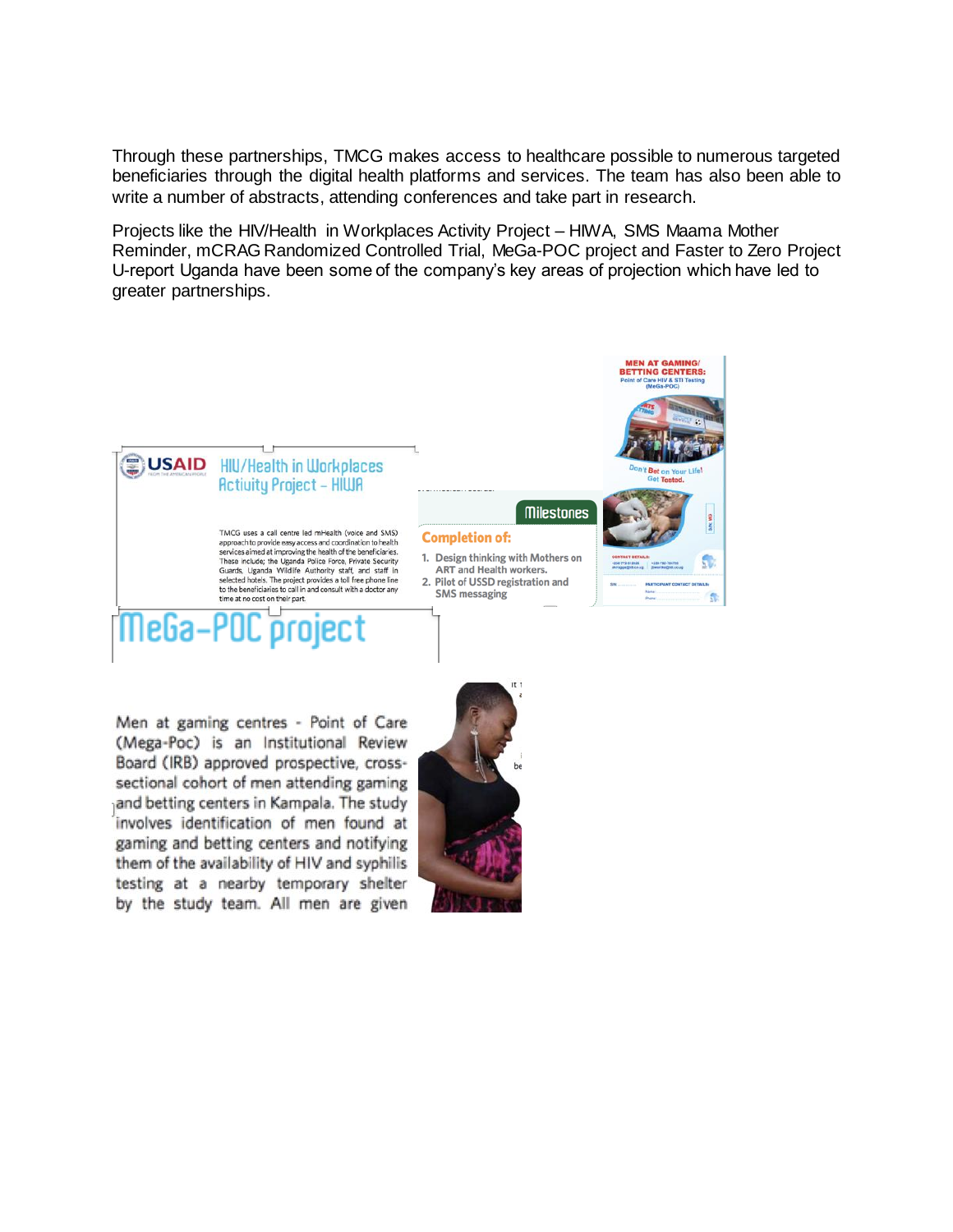#### **Milestones**

#### **Implementation** sites:

Nateete, Katwe, Kabalagala, Zzana, Mbale

### **500 men**

are tested and consented for 2 years mobile health follow up.

## <u>.mlkmo kandonnized</u> Controlled Trial

mCRAG is a Randomized Controlled Trial using SMS through the open source RapidPro SMS platform to examine patientretention in the care and treatment of HIV/ AIDS and Cryptococcal Meningitis. The study is implemented by the Infectious Diseases Institute & the University of Minnesota supported by The Medical Concierge Group.

# **Faster to Zero Project**

Through the Ministry of Health Uganda, Health Enabled and Elizabeth Glazer Pediatric Foundation, The Medical Concierge Group is developing digital health tools to achieve the Elimination of Mother to Child Transmission of HIV (EMTCT).

## **Milestones**

**600 Participants** are enrolled.

 $300$  are in the mHealth intervention arm for retention follow up.

The implementation site is Kisenyi<br>Health centre, Kampala Uganda.

TMCG, in an effort to contribute scientific evidence for the impact of Digital Health, generated abstracts and manuscripts that were presented at conferences and published in scientific journals. These include: Using mobile health (mHealth) to improve uptake and postoperative outcomes of voluntary male medical circumcision (VMMC) in Uganda was accepted and a presentation was made at the ICASA conference in Abidjan, Ivory Coast, December 2017; Messaging for HIV/AIDS prevention among youths; Leveraging the ubiquity of mobile and social media platforms through medical call centre in Uganda.